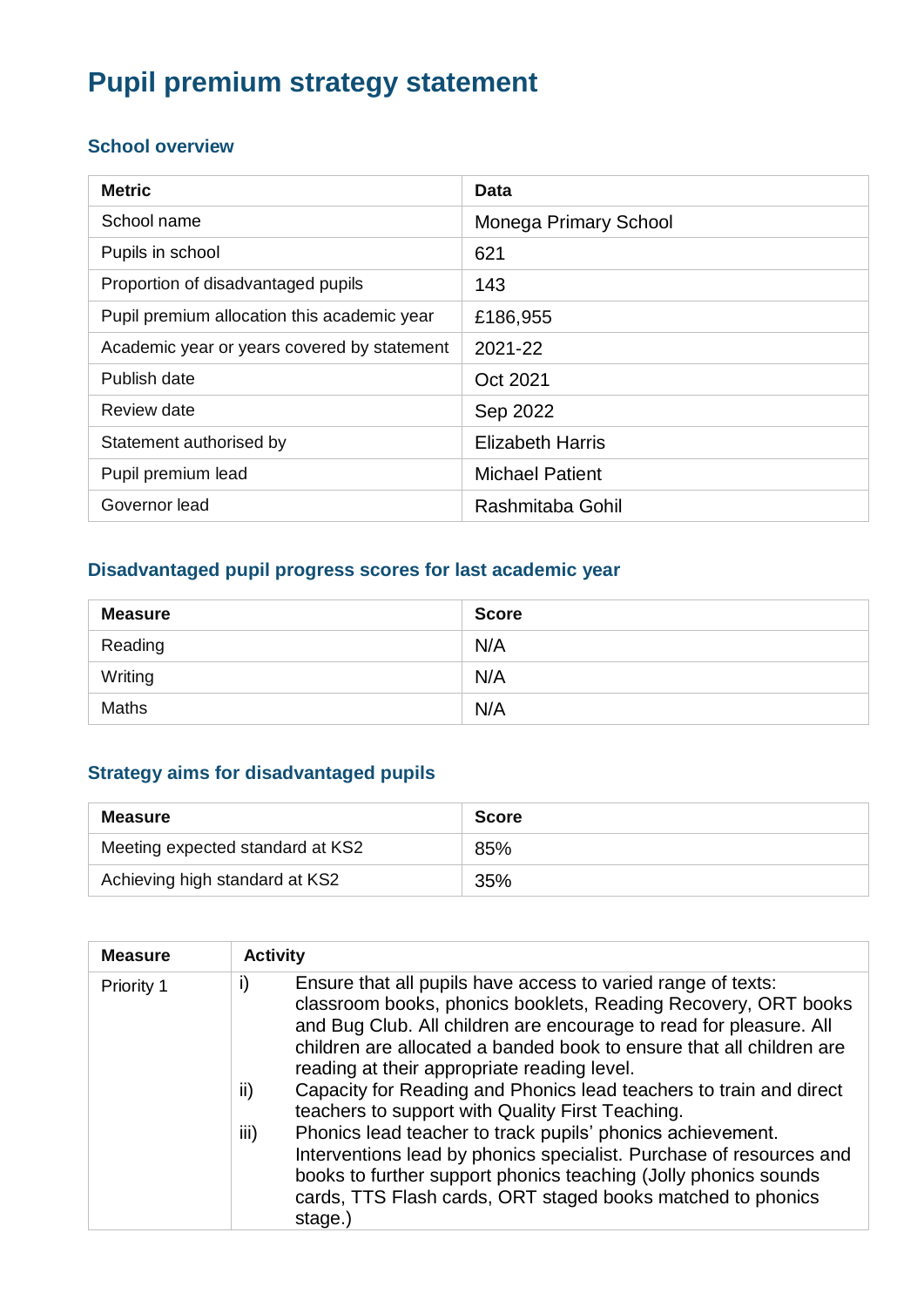| Priority 2                                             | Ensure that Maths is resourced appropriately to support all learners<br>through quality first teaching. (MNP, TT Rockstars, concrete resources,<br>times table booklets and CPG Maths revision books)                                                                                                   |
|--------------------------------------------------------|---------------------------------------------------------------------------------------------------------------------------------------------------------------------------------------------------------------------------------------------------------------------------------------------------------|
| Barriers to<br>learning these<br>priorities<br>address | All pupils have access to a range of resources that will further support<br>progression in learning and ensure that all children can access quality first<br>teaching - particularly our lowest 20%, more able disadvantaged and<br>those that require interventions due to the impact of the pandemic. |
| Projected<br>spending                                  | £63,955                                                                                                                                                                                                                                                                                                 |

### **Teaching priorities for current academic year**

| Aim                     | <b>Target</b>                                                                                                                                                  | <b>Target date</b> |
|-------------------------|----------------------------------------------------------------------------------------------------------------------------------------------------------------|--------------------|
| Progress in Reading     | Diminish gaps in learning caused by the<br>impact of C19 pandemic and achieve<br>and sustain national average progress<br>scores+ in KS1 and KS2 Reading       | Sept 22            |
| Progress in Writing     | Diminish gaps in learning caused by the<br>impact of C19 pandemic and achieve<br>and sustain national average progress<br>scores+ in KS1 and KS2 Writing       | Sept 22            |
| Progress in Mathematics | Diminish gaps in learning caused by the<br>impact of C19 pandemic and achieve<br>and sustain average KS1 and KS2<br>Mathematics progress scores+               | Sept 22            |
| Phonics                 | Diminish gaps in learning caused by the<br>impact of C19 pandemic and achieve<br>national average expected standard in<br><b>Phonics Screening Check (PSC)</b> | Sept 22            |
| Other                   | Improve the attendance of<br>disadvantaged pupils to national<br>average (96%)                                                                                 | Sept 22            |

#### **Remember to focus support on disadvantaged pupils reaching the expected standard in phonics check at end of year 1.**

| <b>Measure</b> | <b>Activity</b> |                                                                                                                                                                                                                                                                                                           |
|----------------|-----------------|-----------------------------------------------------------------------------------------------------------------------------------------------------------------------------------------------------------------------------------------------------------------------------------------------------------|
| Priority 1     |                 | Ensure that all pupils have access to varied range of texts:<br>classroom books, phonics booklets, ORT books and Bug Club.<br>All children are encourage to read for pleasure. All children are<br>allocated a banded book to ensure that all children are reading at<br>their appropriate reading level. |
|                | ii)             | Capacity for Reading and Phonics lead teachers to train and<br>direct teachers to support with Quality First Teaching.                                                                                                                                                                                    |
|                | iii)            | Purchase subscription renewal for phonics tracker to support the<br>tracking of pupils' phonics achievement. Purchase of resources<br>and books to further support phonics teaching (Jolly phonics                                                                                                        |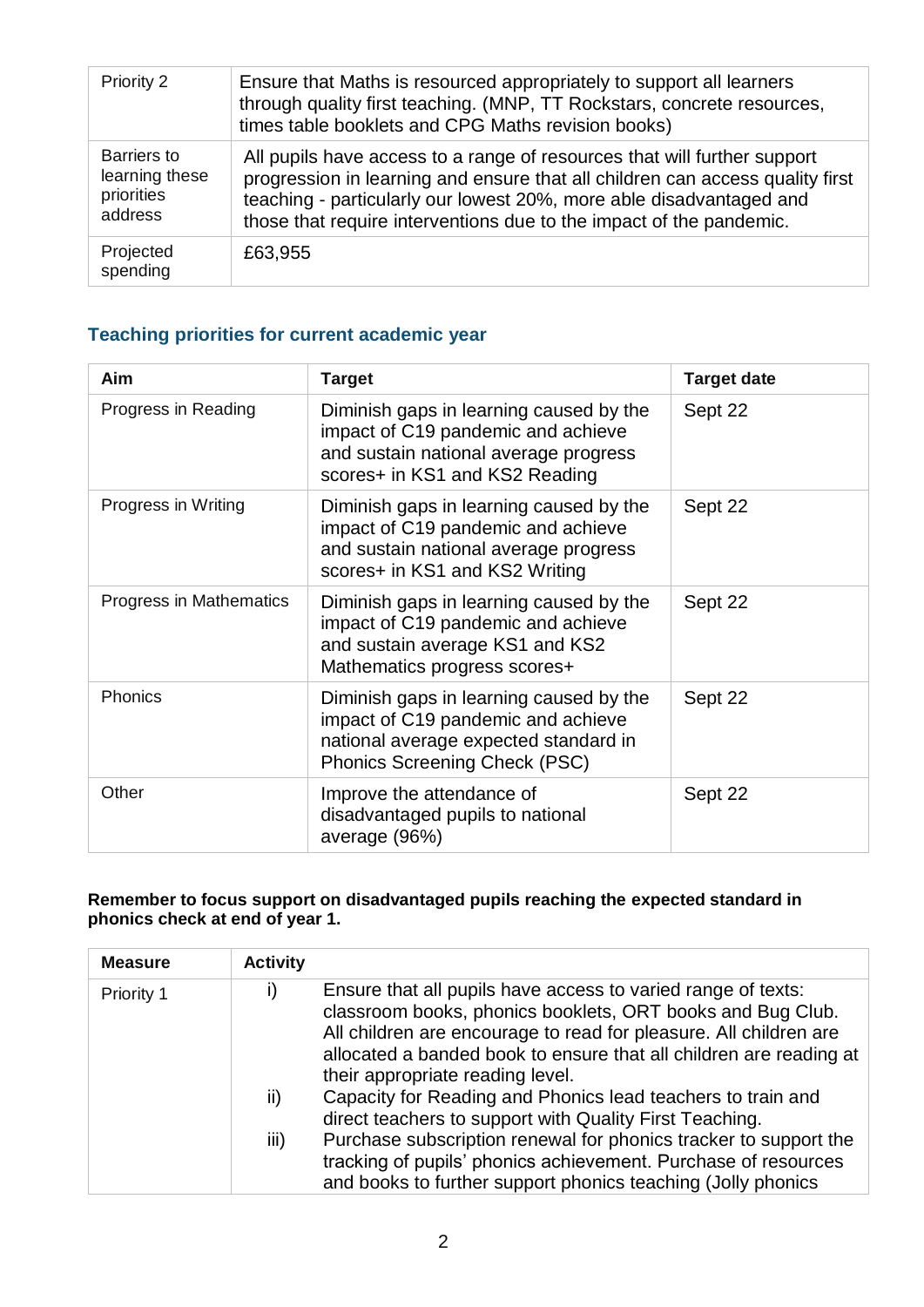|                                                               | sounds cards, TTS Flash cards, Big Cat books and Ransom<br><b>Reading All Stars)</b>                                                                                                                                                                                                                    |
|---------------------------------------------------------------|---------------------------------------------------------------------------------------------------------------------------------------------------------------------------------------------------------------------------------------------------------------------------------------------------------|
| Priority 2                                                    | Ensure that Maths is resourced appropriately to support all learners<br>through quality first teaching. (MNP, TT Rockstars, concrete resources,<br>times table booklets and CPG Maths revision books)                                                                                                   |
| <b>Barriers to</b><br>learning these<br>priorities<br>address | All pupils have access to a range of resources that will further support<br>progression in learning and ensure that all children can access quality first<br>teaching - particularly our lowest 20%, more able disadvantaged and<br>those that require interventions due to the impact of the pandemic. |
| Projected<br>spending                                         | £63,955                                                                                                                                                                                                                                                                                                 |

## **Targeted academic support for current academic year**

| <b>Measure</b>                                   | <b>Activity</b>                                                                                                                                                                                                                                                                                                                                                           |
|--------------------------------------------------|---------------------------------------------------------------------------------------------------------------------------------------------------------------------------------------------------------------------------------------------------------------------------------------------------------------------------------------------------------------------------|
| Priority 1                                       | Establish small groups for English intervention.<br>Encourage wider reading opportunities for all<br>disadvantaged pupils (varied range of cross-curricular<br>texts) as well as targeted intervention support and<br>opportunities (L20% toolkit, Reading Recovery Project,<br>targeted reading partners, phonics interventions, WAVE 3,<br>Homework Club, Y6 boosters). |
| Priority 2                                       | Establish small group maths interventions for<br>disadvantaged pupils that are working below/towards age<br>related expectations (L20% toolkit, TT Rockstars<br>Champions, Homework Club, Third Space Maths, Y6<br>boosters).                                                                                                                                             |
| Barriers to learning these<br>priorities address | Encouraging wider reading and studying, supporting<br>progression in learning, encouraging healthy competition<br>and promoting independent learning and project work.                                                                                                                                                                                                    |
| Projected spending                               | £55,000                                                                                                                                                                                                                                                                                                                                                                   |

## **Wider strategies for current academic year**

| <b>Measure</b>    | <b>Activity</b>                                                                                                                                                                                                                                                                                                                                                                                                                                                                                                                                                              |  |
|-------------------|------------------------------------------------------------------------------------------------------------------------------------------------------------------------------------------------------------------------------------------------------------------------------------------------------------------------------------------------------------------------------------------------------------------------------------------------------------------------------------------------------------------------------------------------------------------------------|--|
| Priority 1        | To re-establish community events to help engage<br>parents/carers and the wider community through various<br>sessions. School will host events such as stay and play<br>sessions; curriculum focussed coffee mornings; Early Help<br>support; positive parenting and ESOL workshops,<br>subsidised Breakfast Club and Grandparents' Day. School<br>to engage with the local library, which is accessible to all<br>pupils and the community during term time and school<br>holidays. The library runs holiday reading projects which<br>the school will support and promote. |  |
| <b>Priority 2</b> | Continue to build strong resource to support and further<br>extend pastoral team. This will enable the team to support<br>our most vulnerable families. The team includes                                                                                                                                                                                                                                                                                                                                                                                                    |  |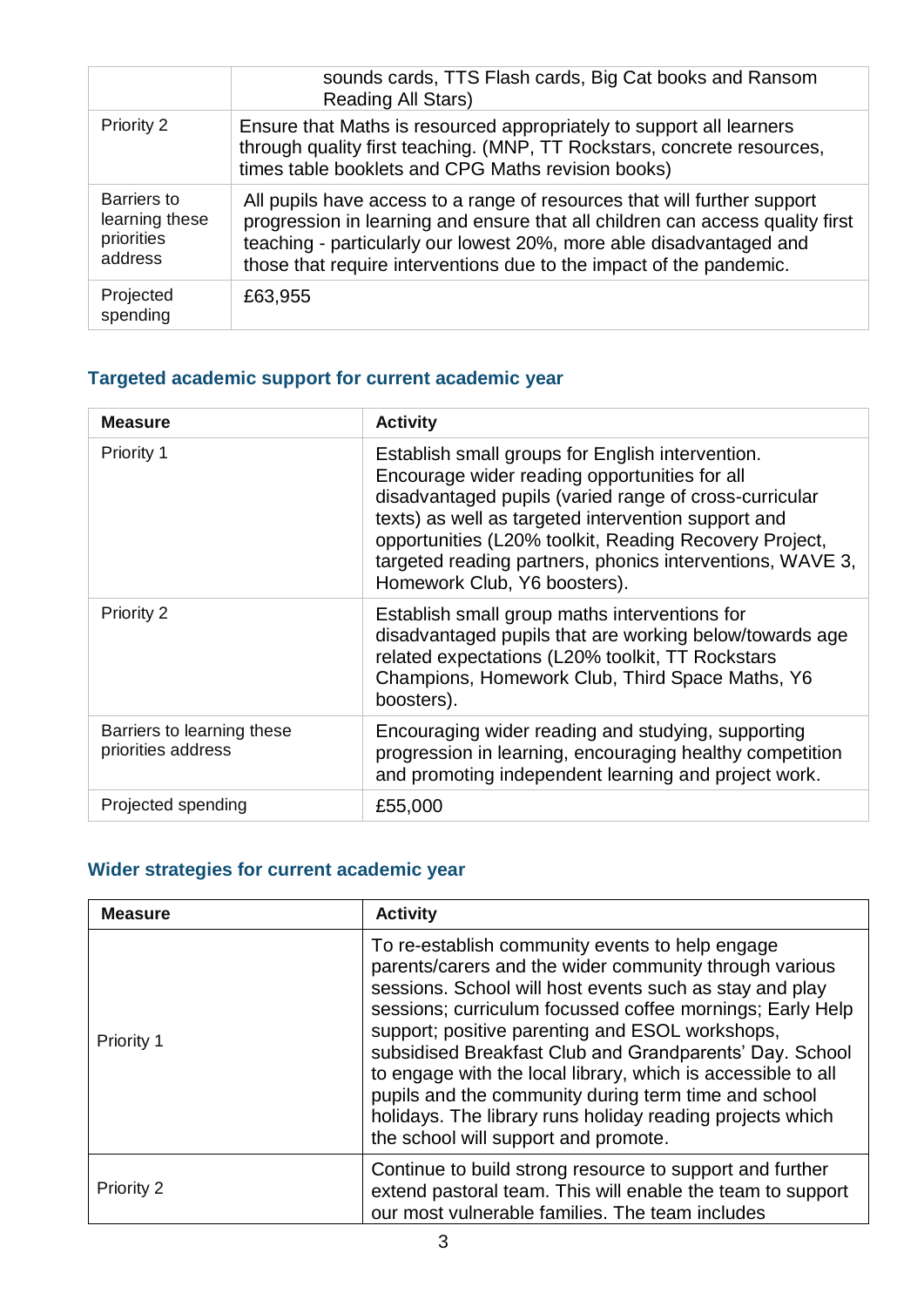|                                                  | Attendance Officer, Early Help Lead, Family Support<br>Worker, Welfare Officer, Learning Mentors and in-house<br>councillor for 0.5 days a week.                                                                                                      |  |
|--------------------------------------------------|-------------------------------------------------------------------------------------------------------------------------------------------------------------------------------------------------------------------------------------------------------|--|
| Priority 3                                       | Provide life-enriching experiences through creative arts,<br>educational visits, residential stays and camping events.<br>Such events are used to build confidence and resilience<br>that will positively affect the lives of disadvantaged pupils.   |  |
| Barriers to learning these<br>priorities address | Improving attendance and readiness to learn for the most<br>disadvantaged pupils. Breakfast Club offered to support<br>vulnerable families. Foodbank vouchers and assistance<br>with document writing is also offered to support families in<br>need. |  |
| Projected spending                               | £68,000                                                                                                                                                                                                                                               |  |

## **Monitoring and Implementation**

| Area             | <b>Challenge</b>                                                                                                                                                         | <b>Mitigating action</b>                                                                                                                                                                                                                                                                  |
|------------------|--------------------------------------------------------------------------------------------------------------------------------------------------------------------------|-------------------------------------------------------------------------------------------------------------------------------------------------------------------------------------------------------------------------------------------------------------------------------------------|
| Teaching         | Providing opportunities for staff<br>to continue their professional<br>development.                                                                                      | Use of INSET days and additional<br>cover being provided by senior<br>leaders to give capacity                                                                                                                                                                                            |
| Targeted support | Ensuring enough time for<br>school specific subject/ strand<br>lead teachers to support staff<br>as well as monitor and review<br>impact of small group<br>interventions | Maths Team deliver INSET and drop<br>in session to support staff as needed.<br>Reading and Writing lead release<br>time made available where needed.<br>Maths and English leads to work with<br><b>SENCO and strand leaders (lowest</b><br>20%) to ensure interventions are<br>effective. |
| Wider strategies | Engaging the families facing<br>most challenges. Signpost<br>families to outside agencies<br>where the need is greatest                                                  | Working closely with the LA, Children<br>Centres other local schools on<br>outreach programme to provide a<br>holistic support package to families in<br>need.                                                                                                                            |

## **Review: last year's aims and outcomes**

| Aim                                   | <b>Outcome</b>                                                                                                                                                                                                                                                                                                      |
|---------------------------------------|---------------------------------------------------------------------------------------------------------------------------------------------------------------------------------------------------------------------------------------------------------------------------------------------------------------------|
| Progress in<br>Reading and<br>Writing | Before the Pandemic, all year groups were on track to achieve or<br>exceed age related expectations and national progress measures.<br>Consolidate 2019-20 achievements by ensuring any gaps after<br>lockdown are diminished and progress continues to be maintained<br>particularly in relation to GD in Writing. |
| Progress in<br><b>Mathematics</b>     | Before the Pandemic, all year groups were on track to achieve or<br>exceed age related expectations and national progress measures.                                                                                                                                                                                 |